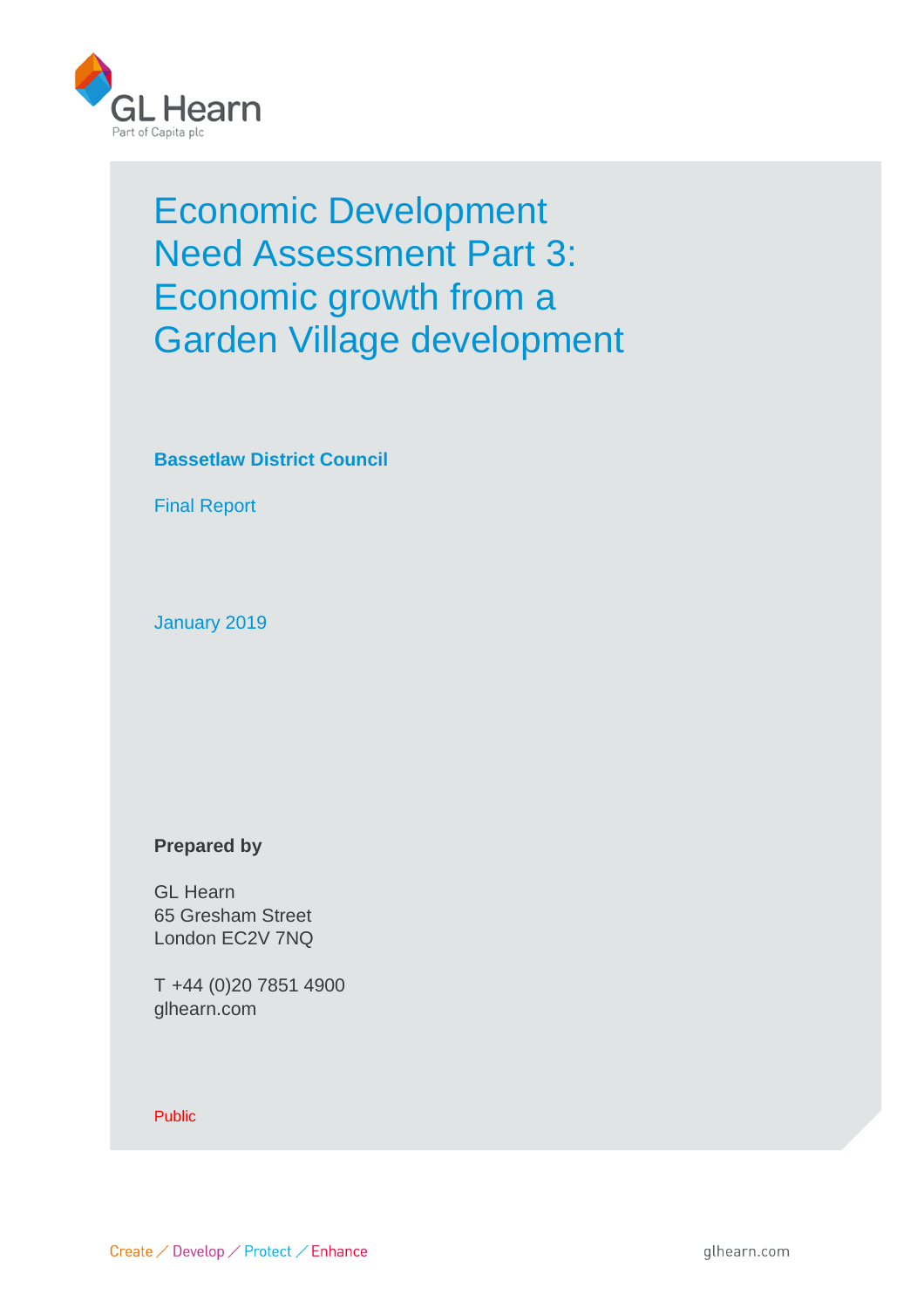January 2019 Bassetlaw District Council Final Report

#### **Contents**

| <b>Section</b>         |                                                            | Page |  |  |  |  |  |
|------------------------|------------------------------------------------------------|------|--|--|--|--|--|
| 1                      | <b>INTRODUCTION</b>                                        |      |  |  |  |  |  |
| $\mathbf{2}$           | <b>ECONOMIC GROWTH FROM A GARDEN VILLAGE DEVELOPMENT</b>   |      |  |  |  |  |  |
|                        |                                                            |      |  |  |  |  |  |
| <b>List of Figures</b> |                                                            |      |  |  |  |  |  |
|                        | FIGURE 1: FORECAST NET JOBS GROWTH IN BASSETLAW, 2018-2035 | 8    |  |  |  |  |  |
|                        |                                                            |      |  |  |  |  |  |
| <b>List of Tables</b>  |                                                            |      |  |  |  |  |  |
|                        | TABLE 1: SETTLEMENT / EMPLOYMENT LAND RELATIONSHIP         | 6    |  |  |  |  |  |
|                        |                                                            |      |  |  |  |  |  |

# **Appendices**

NO TABLE OF CONTENTS ENTRIES FOUND.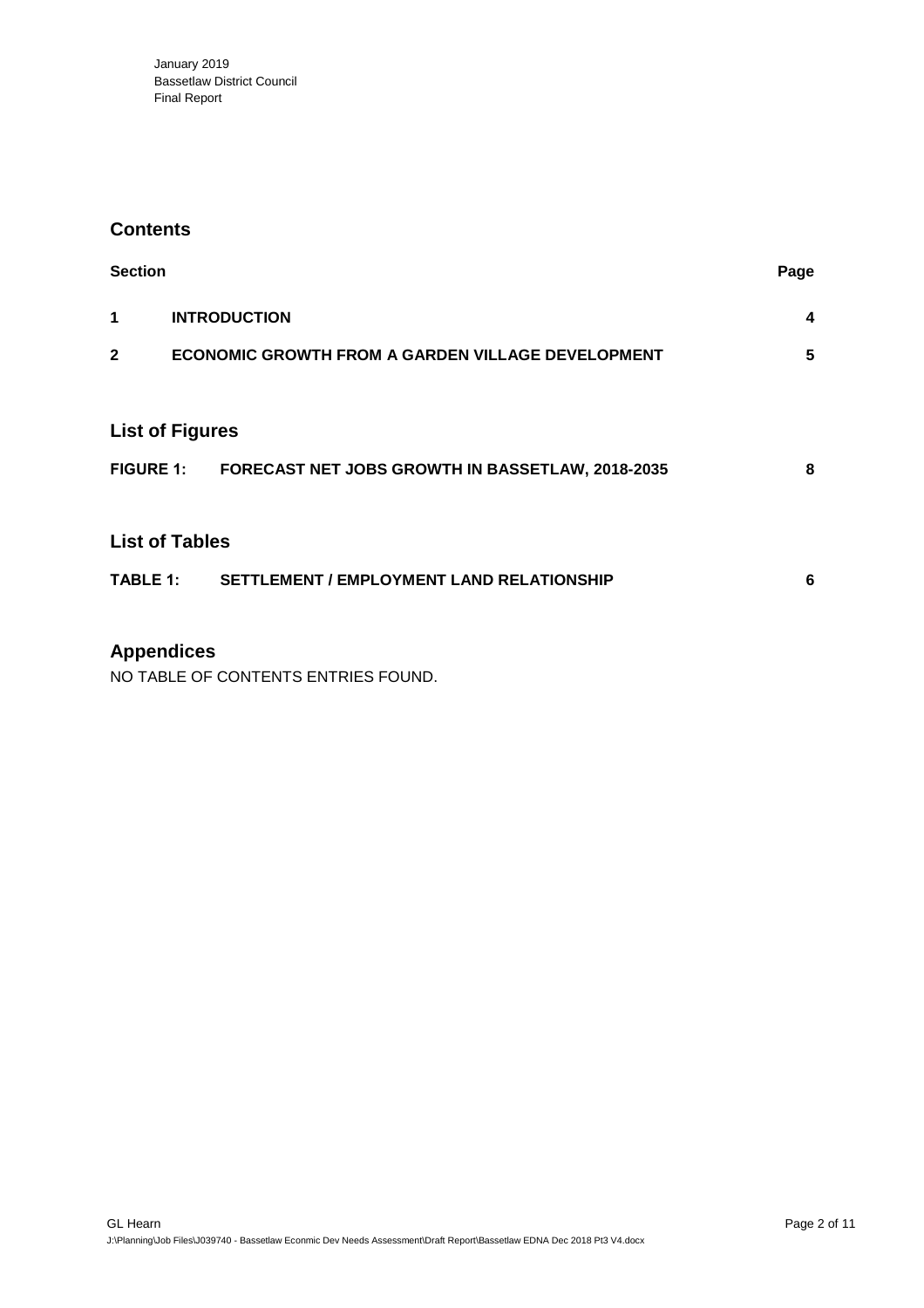# **Quality Standards Control**

The signatories below verify that this document has been prepared in accordance with our quality control requirements. These procedures do not affect the content and views expressed by the originator.

This document must only be treated as a draft unless it is has been signed by the Originators and approved by a Business or Associate Director.

DATE ORIGINATORS APPROVED

14 December 2018 Matt Kinghan Hannah McDonald Planning Director **Senior Planner** Senior Planner

Mathen life

 $\mathscr{U}$  at  $\mathscr{A}$ 

Limitations

This document has been prepared for the stated objective and should not be used for any other purpose without the prior written authority of GL Hearn; we accept no responsibility or liability for the consequences of this document being used for a purpose other than for which it was commissioned.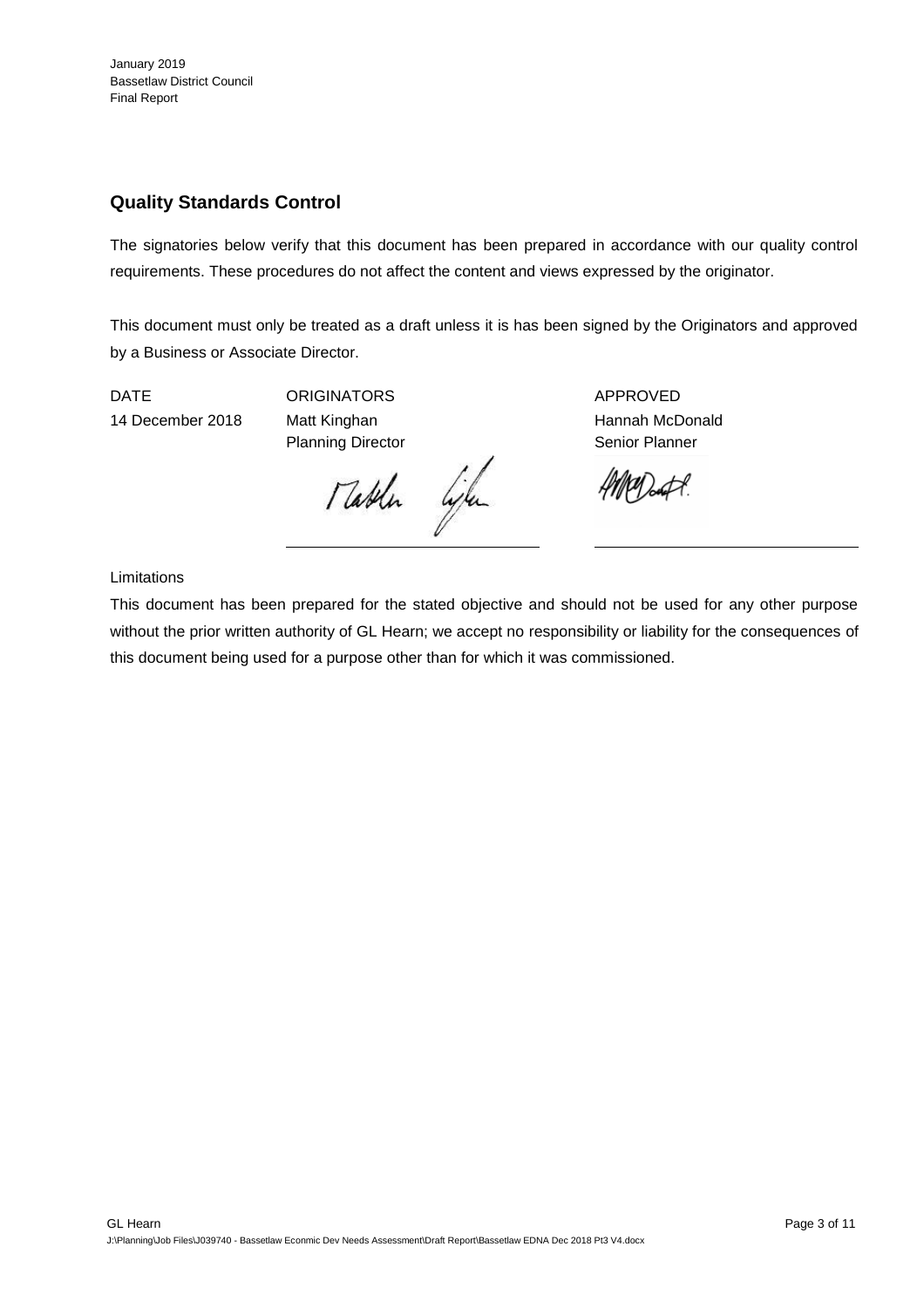.

### **1 INTRODUCTION**

- 1.1 Bassetlaw District Council commissioned GL Hearn to produce an Economic Development Needs Assessment for the District. This Part 3 report considers the potential economic growth associated with a garden village development in the district. It complements the Part 1 (Needs Assessment) and Part 2 (Growth Assessment) reports.
- 1.2 Bassetlaw District Council is exploring the scope to deliver a new garden village in excess of 1,000 homes, suitably located to generate the maximum benefit for the district. The district's vision for garden villages advocates transformational long-term housing growth, ensuring that real benefits are secured from the outset, including quality design with cutting-edge technology, local employment opportunities, accessible green space near homes and a high quality public realm.
- 1.3 This part of the Needs Assessment explores the degree of employment land associated with a garden village and whether such a village could act as a driver to attract new inward investment, capable of providing employment and business growth in sectors currently under-represented in Bassetlaw and its wider FEMA (including higher end technologies, business parks, office space and rural enterprise).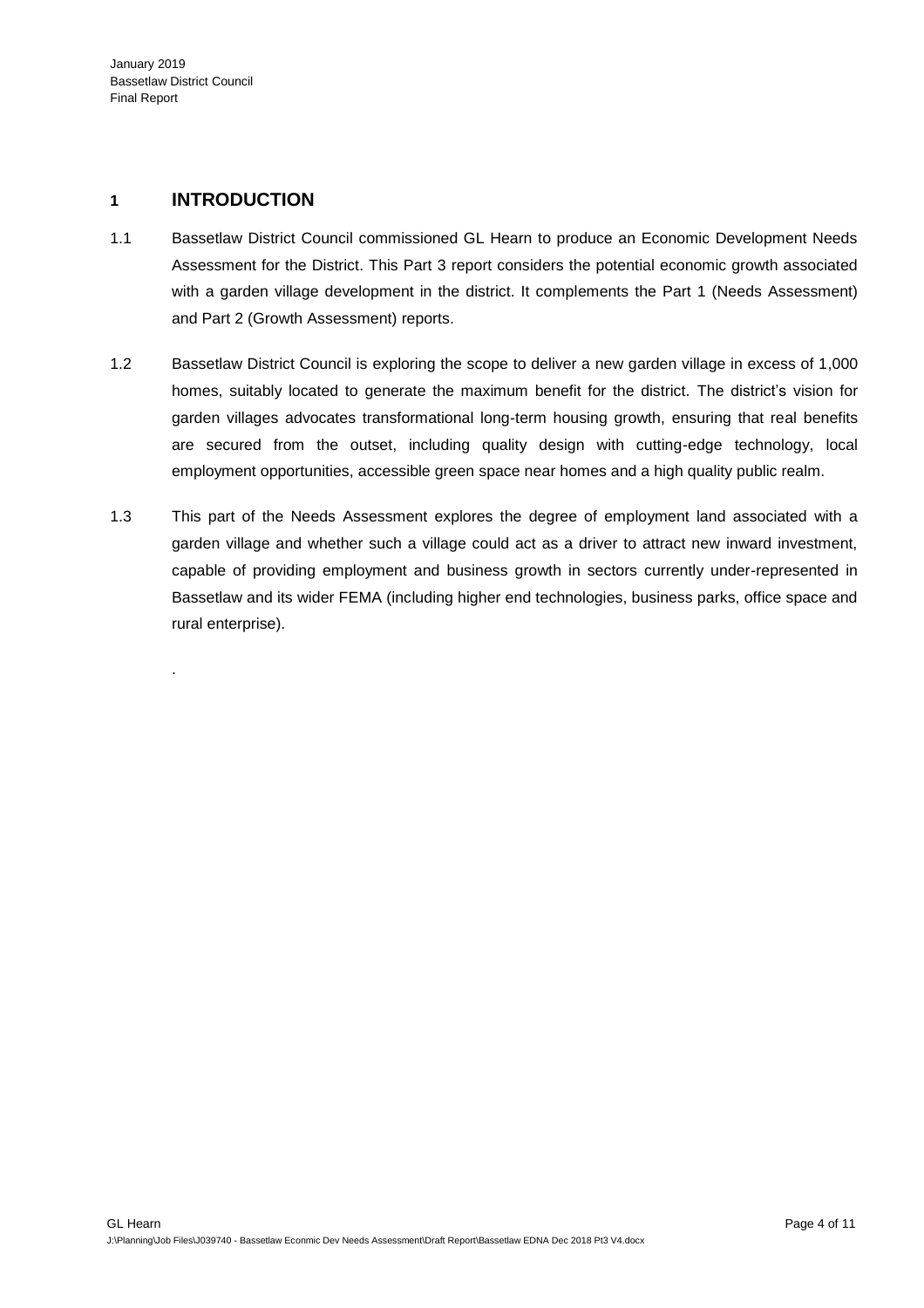### **2 ECONOMIC GROWTH FROM A GARDEN VILLAGE DEVELOPMENT**

#### Typical Requirements

- 2.1 Significant residential growth such as a new garden village will inevitably require a component of employment land in order to provide local employment and services as well as capturing latent or potential wider demand. Given the nature of the site and the local economy this will predominantly be in the form of industrial and warehouse / distribution uses as the need for office space will generally look towards the established town centre locations, albeit reference is made to offices in isolation.
- 2.2 Existing evidence from around the UK (Central Bedfordshire<sup>1</sup> and Tandridge<sup>2</sup>) suggests that settlements of around 5,000 dwellings will average an employment land provision of 50-60 sq m (total land take) per dwelling whereas smaller settlements of around 2,000 dwellings average around 20 sqm per dwelling. The relationship tends to be convex as the range will increase in response to the settlement size as greater levels of critical mass are achieved. Conversely, smaller settlements will likely have a smaller ratio.
- 2.3 In order to assess the applicability of the ratios assessed in other locations to Bassetlaw, a number of smaller settlements in the district have been identified and analysed in terms of the dwelling and employment provision (within a close proximity).
- 2.4 The table below sets out the quantum of employment land in settlements in Bassetlaw with dwelling count of at least 1,000 and a population of 2,500 persons or more. Examples are also drawn from other parts of the country in order to test the local dynamic.
- 2.5 Carlton in Lindrick, Tuxford, and Harworth / Bircotes all have dwellings of 1,000 or more (according to 2011 Census data). These smaller settlements in Bassetlaw all show an employment land – dwelling ratio provision higher than other areas compared in the UK. This is assumed to represent the industrial heritage and economic make up of Bassetlaw.
- 2.6 It suggests that future settlements are also likely to achieve a strong ratio of employment land to dwellings, particularly in those locations with a proximity to the A1.

<span id="page-4-0"></span>l

<sup>1</sup> 'Development Gain and Economic Benefit from East West Rail in Central Bedfordshire', GL Hearn 2017

<sup>2</sup> 'Tandridge Economic Needs Assessment Update', GL Hearn 2017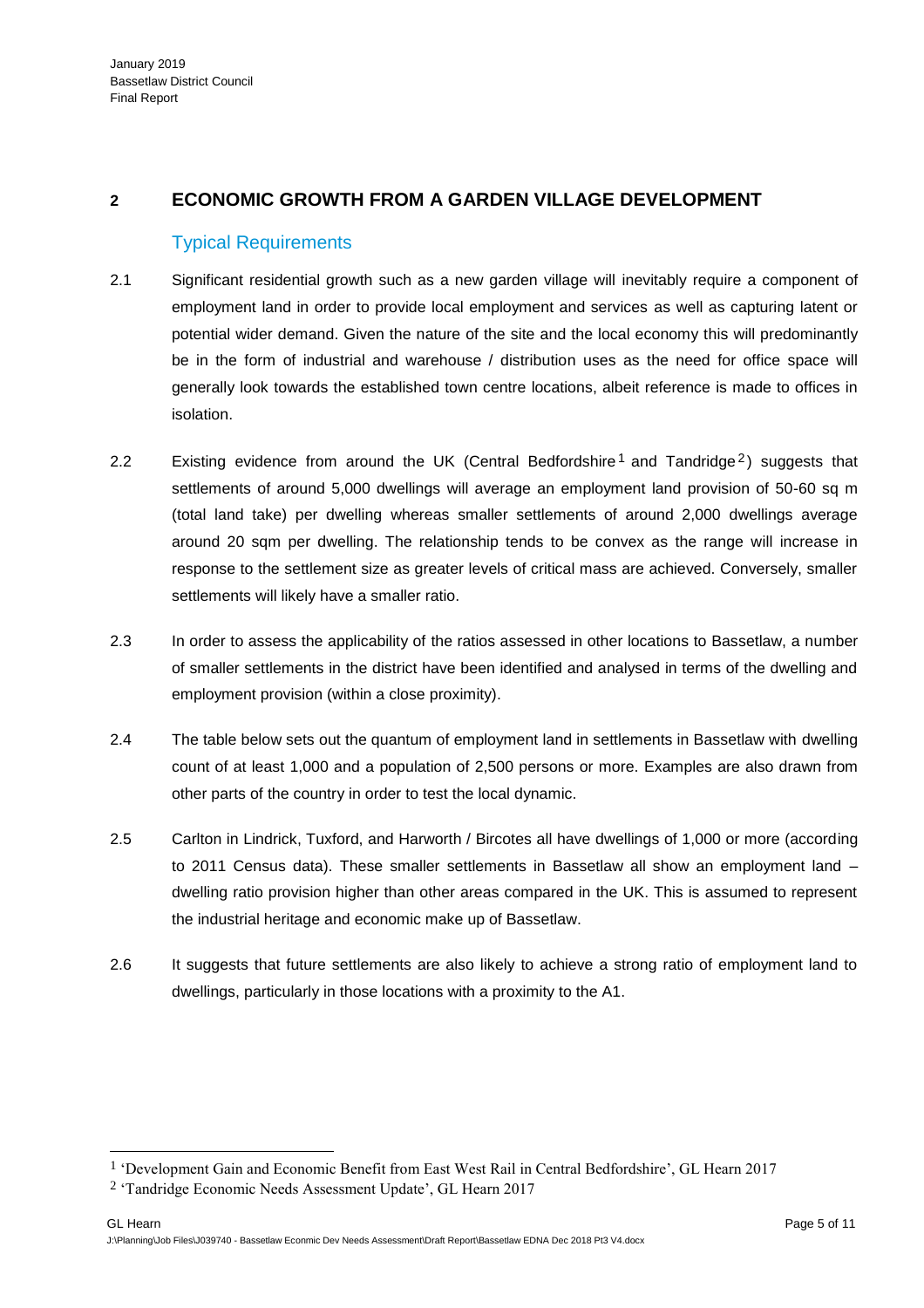| <b>Settlement</b>                                          | <b>District</b>              | <b>Dwellings</b>   | <b>Population</b>    | <b>Employment</b><br>Land (ha)                   | <b>Employment</b><br>Land $\prime$<br><b>Dwelling</b> | <b>Comment</b>                                          |
|------------------------------------------------------------|------------------------------|--------------------|----------------------|--------------------------------------------------|-------------------------------------------------------|---------------------------------------------------------|
| Carlton in<br>Lindrick                                     | <b>Bassetlaw</b>             | 2,500              | 5,600                | 10.5 (Lawn Road)                                 | 42 sqm                                                |                                                         |
| <b>Tuxford</b>                                             | <b>Bassetlaw</b>             | 1,200              | 2,600                | 30.6 (Ollerton Rd,<br>Ashvale Rd, Lodge<br>Lane) | $255$ sqm                                             | A number of<br>employment<br>areas with A1<br>proximity |
| Harworth /<br><b>Bircotes</b>                              | <b>Bassetlaw</b>             | 3,500              | 8,000                | 42.4 (Blyth Road<br>West / South / East)         | $121$ sqm                                             | A number of<br>employment<br>areas with A1<br>proximity |
| Copthorne,<br>Godstone,<br>Westerham,<br><b>Edenbridge</b> | Tandridge                    | $1,900 -$<br>3,300 | $4,500 -$<br>8,900   | $3.9 - 18$                                       | 27 sqm (av.)                                          | Average of 20<br>sqm for smaller<br>settlements         |
| Sandy,<br><b>Biggleswade</b>                               | Central<br>Bed-<br>fordshire | $4,900 -$<br>6,900 | $11,700 -$<br>16,500 | $29 - 45$                                        | $59 - 65$ sqm                                         | A1(M)<br>proximity, larger<br>settlements               |

Source: GL Hearn / Census 2011

- 2.7 Taking an average of the total dwellings and employment land considered in the Bassetlaw analysis above, suggests around 100 sqm of employment land per dwelling might be reasonable to plan for, and that along the A1 this could be exceeded.
- 2.8 For a settlement of 1,000 dwellings this would result in a minimum of 10 ha of employment land but a positive growth strategy could reasonably expect up to 20 ha of land – as in the case of Tuxford. Consideration will need to be given to the phasing of development, competition, growth of agglomeration and any clustering, as well as workforce population.
- 2.9 These requirements need to be balanced with the existing localised employment market as well as wider competing locations. The new settlement is likely to be in proximity to some existing areas – for example if it were near to Tuxford then it would already have a high level of hinterland employment land. This might temper future growth towards the lower end of the range.
- 2.10 If a new settlement were of a greater scale than 1,000 homes, for example 4,000 5,000, I would not necessarily follow the logic of a factored employment land increase in any initial land allocation. The localised population and labour could support up a ratio of 100sqm of employment land per dwelling *in the long term* balancing overall demand in the district*.* As the A1 proximity itself is in part a driver of demand then alternative locations already exist (ie Harworth). As a result 10ha of employment land is considered appropriate for a new settlement of up to 5,000 dwellings with potential future growth subject to monitoring.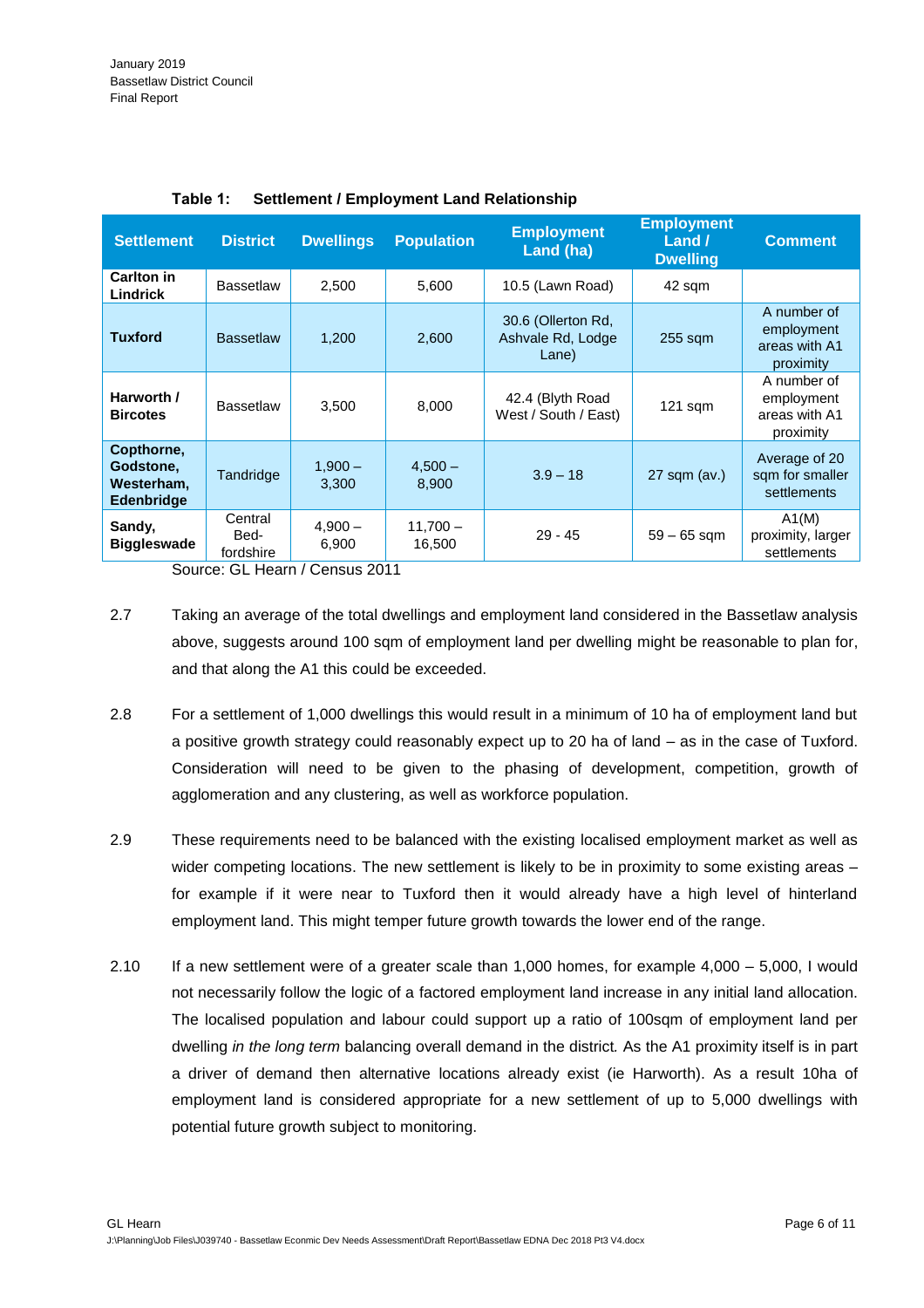### Extraordinary Requirements

- 2.11 In considering employment land for a new settlement we review the ability of whether this could attract new inward investment, capable of providing employment and business growth *in sectors currently under-represented in Bassetlaw and its wider FEMA including higher end technologies, business parks, office space and rural enterprise.*
- 2.12 The Needs Assessment Part 1 provides both a commercial and economic analysis of the Functional Economic Market Area. Part 1 also includes an analysis of econometric forecasts for the district. A summary of the baseline forecasts is provided in the figure below. This excludes adjustments made by GL Hearn in relation to uplifts in manufacturing and transportation and storage which are considered to more closely represent the performance of the Bassetlaw economy over the last ten years.
- 2.13 It is of note that the information and communications sector, typically higher value, is seen to underperform in all forecasts. However the financial and business services sector does see some growth and is likely to be associated with a regional share in growth driven by Sheffield and other core urban areas with high levels of agglomeration.
- 2.14 In part, the question of a new settlement is whether growth can be achieved in higher value sectors over and above that forecast. It is also noted that the commercial market assessment pointed towards reducing office availability and the potential for a small business park.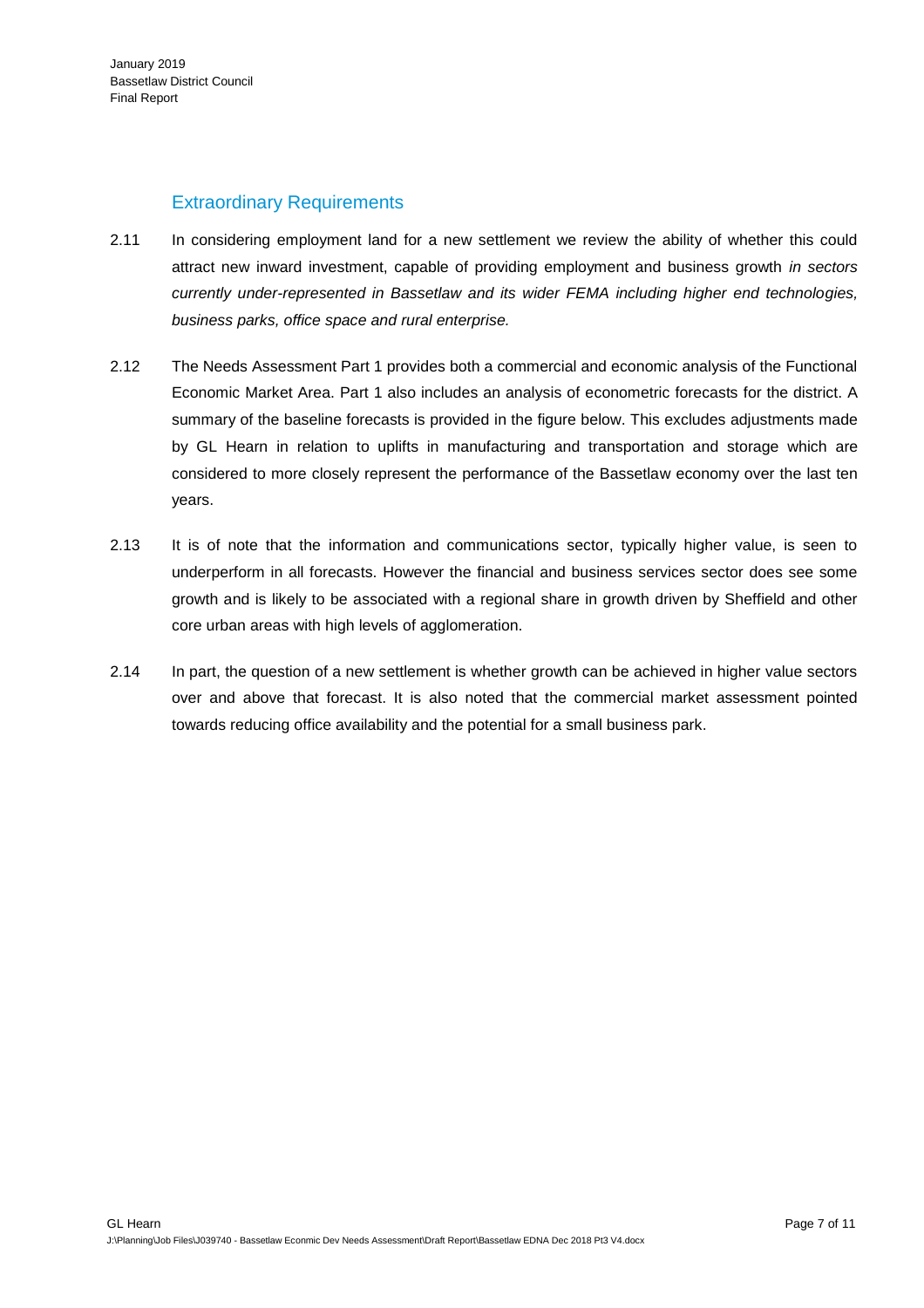<span id="page-7-0"></span>

**Figure 1: Forecast Net Jobs Growth in Bassetlaw, 2018-2035**



- 2.15 Whilst economic growth is complex, key drivers tend to be skills, growth of existing businesses, infrastructure / environment, investment from indigenous companies and inward investment. Given that the forecasts do not strongly point to Bassetlaw having expected potential in higher value sectors within existing businesses then 'pull' factor(s) would be required to drive inward investment.
- 2.16 Whilst a new garden settlement would most likely provide a good quality of life and environment there is no obvious driver for higher value inward investment or clustering. The main attribute is accessibility to the A1 however, as considered in Part 1 and Part 2, this is considered to best facilitate investment in transport, warehousing and to a degree manufacturing but not necessarily a driver for higher value manufacturing.
- 2.17 The draft D2N2 Strategic Economic Plan refers to a range of challenges and opportunities of which food and drink manufacturing may have the greatest relevance alongside increasing the productivity, growth and innovation of existing businesses supported by the virtual Growth Hub.
- 2.18 In the case of high value inward investment outside of existing agglomerations and critical mass it is typically the case that an institutional investment (higher or further education) or other public catalyst is needed as a driver for growth.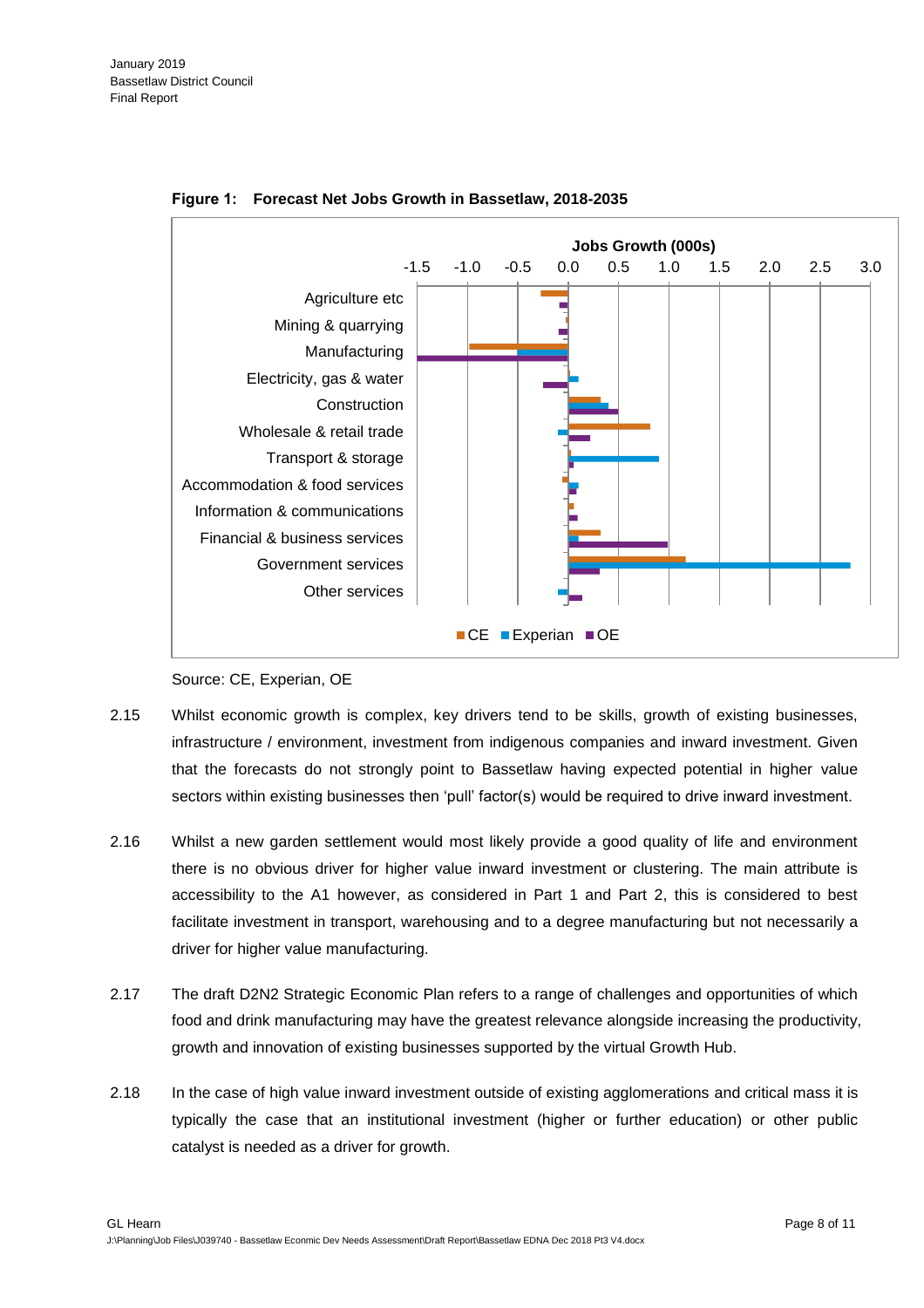- 2.19 Excluding the possibility of a major investment, consideration should be given to what smaller start up space and business support services can be delivered as a component to a new settlement to stimulate local growth.
- 2.20 Whilst the Part 1 commercial market assessment pointed towards some potential for office demand, particularly around the main settlements, it is expected that should it be viable to deliver additional office space it would be better located to an existing settlement with a critical mass rather than on an isolated site near the A1.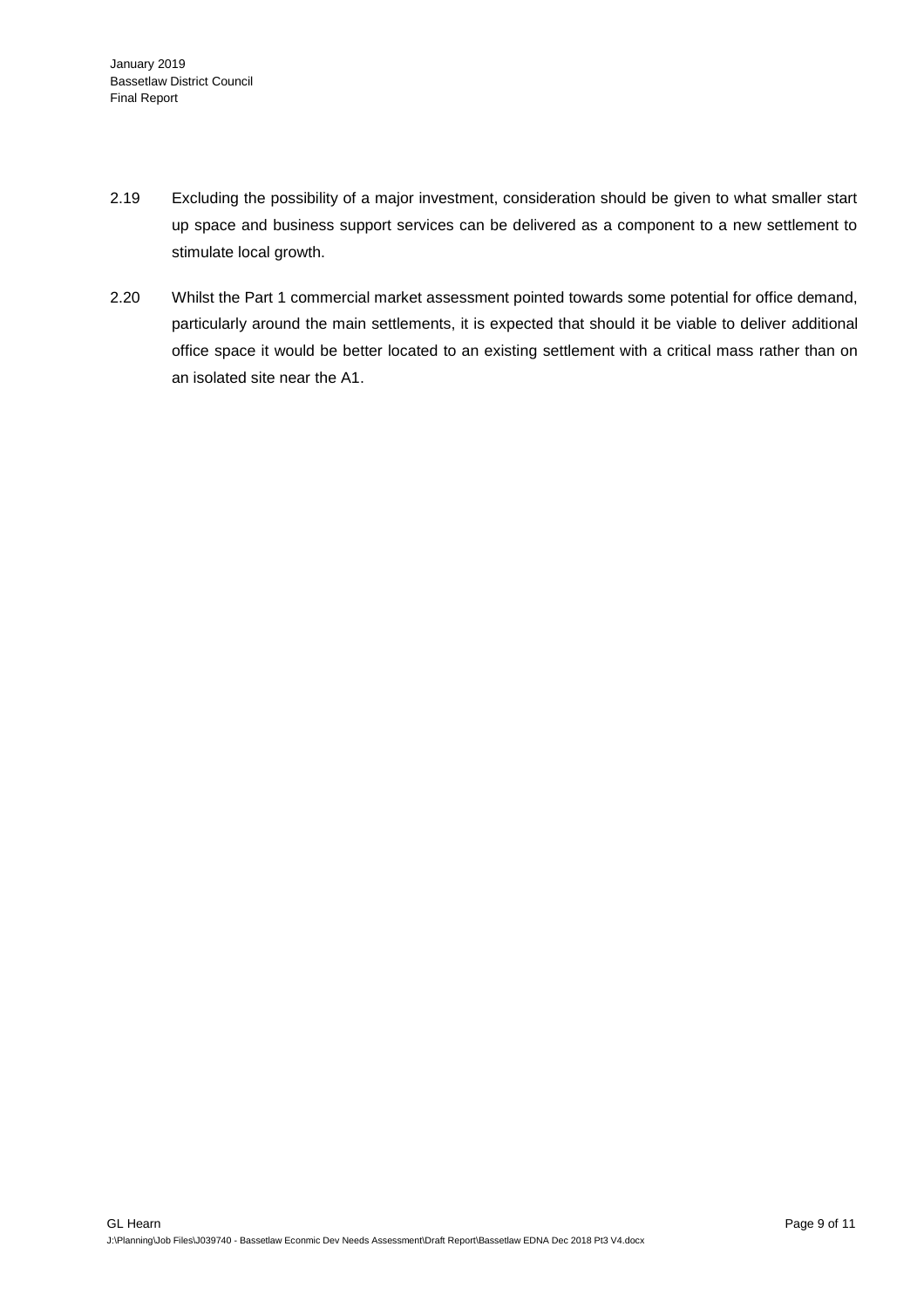### **3 CONCLUSIONS**

- 3.1 This report has considered the economic growth potential associated with a garden village settlement in Bassetlaw.
- 3.2 All settlements typically experience a level of demand for employment land to provide service functions. Benchmarking of areas around the UK suggests that smaller settlements might expect around 20sqm per dwelling (gross). However, settlements in Bassetlaw have a much higher ratio which is not unexpected given its strong industrial legacy, economic make up and connections.
- 3.3 As a result and assuming proximity to the A1 a settlement might achieve 100 sqm per dwelling or over 10ha in total for a settlement of 1,000 dwellings. This should be balanced with consideration of the proposed locations existing employment hinterland, which may already have a high level of employment provision that could absorb a proportion of the gross estimated requirement. Settlements above this scale may achieve a greater level of employment take up in the long term however 10ha is considered suitable for any initial development allocation as part of a mixed use opportunity.
- 3.4 It is considered unlikely that a garden village will act as a catalyst for a major inward investment attracting higher value sectors not typically represented in the FEMA. However there should be potential to create an entrepreneurially orientated settlement that can stimulate local business growth and productivity, particularly if public or other investment can support this.
- 3.5 The scale of employment land considered should make the location sustainable in economic terms and the food and drink manufacturing sector may be a cluster to develop for higher productivity and improvements to technology.